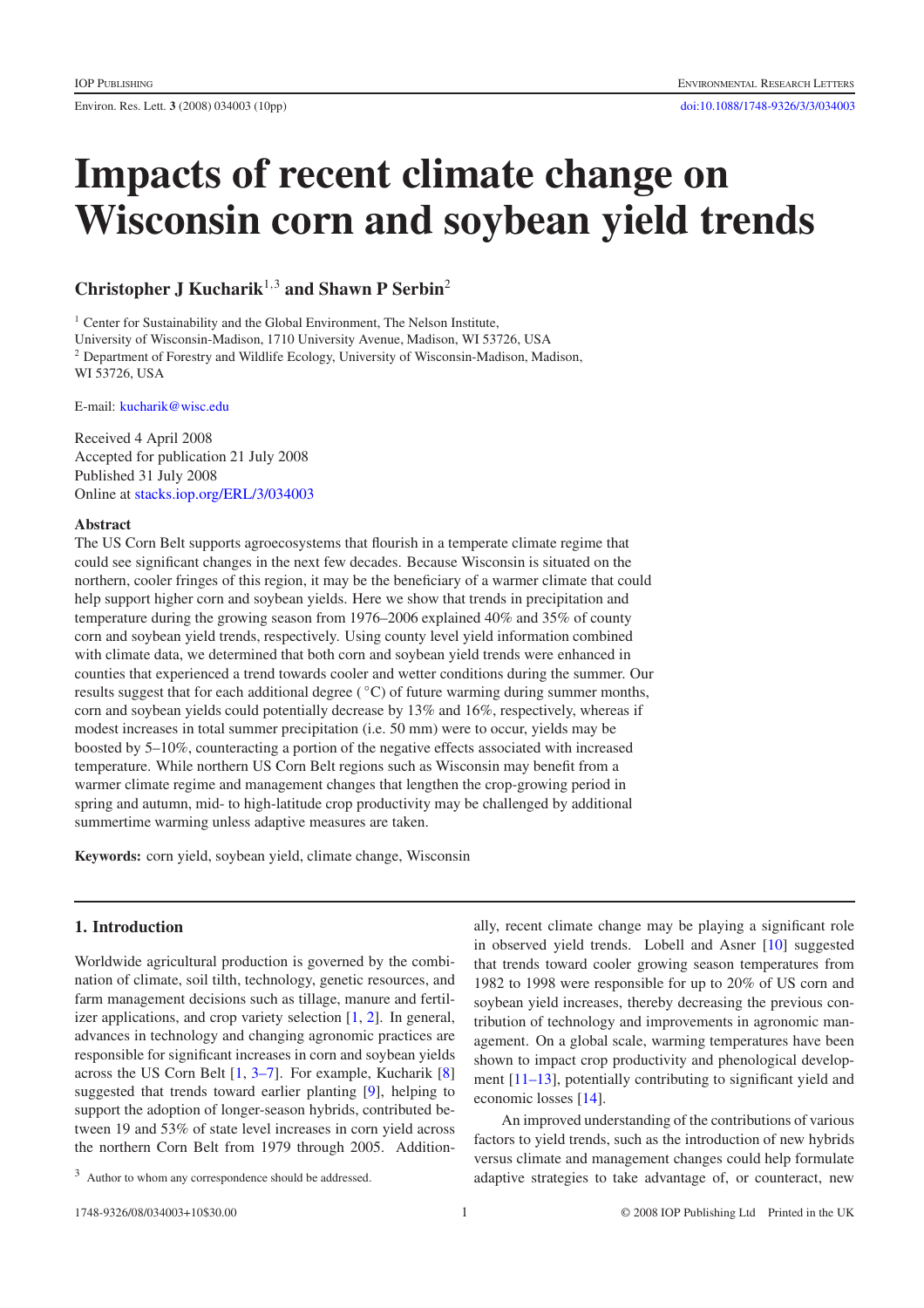<span id="page-1-0"></span>

**Figure 1.** Wisconsin county level trends from 1976–2006 for (a) corn yields, (b) June–August average temperature, (c) June–July total precipitation, (d) soybean yields, (e) July–August average temperature, and (f) June–August total precipitation.

climate regimes in agricultural regions [\[15,](#page-8-8) [16\]](#page-8-9). Across the US Corn Belt, a significant gradient in growing period length (GPL), growing degree-days (GDD), rainfall, and crop varieties exists; therefore, recent climate change may have affected corn and soybean yield trends differently in a spatial context. Furthermore, monthly or seasonal meteorological quantities that are significant drivers to change in one locale may not have the same impact in another location. Consequently, future variability in climate change may dictate the need for one set of adaptive measures in one region, and a different strategy elsewhere. Therefore, it is necessary to continue to synthesize new climate and crop yield data for regions that share similar climate and management regimes, such as crop reporting districts or entire states [\[17–19\]](#page-8-10).

Here, our investigation focuses on quantifying the previous impact of temperature and precipitation trends on corn and soybean yield trends across Wisconsin from 1976 through 2006 (figure [1\)](#page-1-0). In this region, the latest IPCC  $[20]$ projections suggest mean summer (June–August) temperatures will increase  $3-4$  °C by the end of the current century (e.g., approximately  $0.35-0.5$ °C decade<sup>-1</sup>), while the long-term projections for summertime precipitation are more uncertain. However, it appears this region is more likely to experience slightly drier conditions during the growing season based on the suite of IPCC models used in the 4th assessment.

## **2. Methods**

We used an  $8 \text{ km } \times 8 \text{ km }$  gridded daily climate dataset for the state of Wisconsin [\[21\]](#page-8-12). Daily minimum and maximum temperature along with total daily precipitation data were obtained from the NOAA cooperative (COOP) observer network for the period 1950–2006. These observations were interpolated to a terrestrial 5 min  $\times$  5 min grid using an inverse distance-weighting algorithm within the ArcGIS software package to generate a continuous 57 yr time series of daily weather. Approximately 133 temperature and 176 precipitation stations were used in the development of the dataset, giving an average distance between observing stations of 25.0 km for temperature, and 21.2 km for precipitation. The 8 km daily and monthly gridded data were linearly interpolated to 1 km to improve edge matching within the boundaries of interest, and county level averages were calculated for all pixels within each county based on political boundaries that corresponded with latitude and longitude information available from the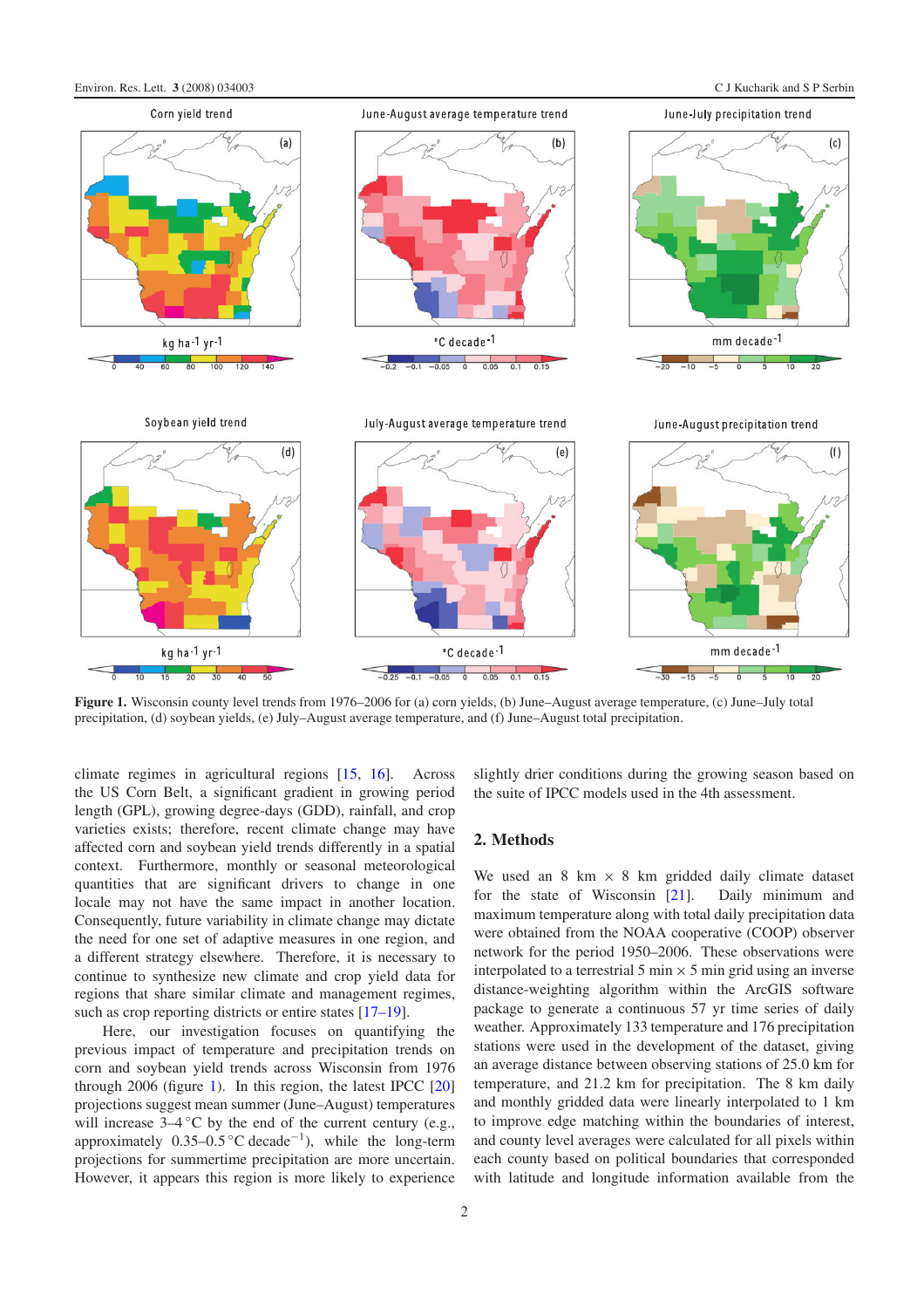<span id="page-2-0"></span>

**Figure 2.** Scatter plots and regression statistics of county trends (61 counties analyzed from 1976–2006) in (a) corn yields and June–August average temperature, (b) corn yields and June–July total precipitation, (c) soybean yields and July–August average temperature, and (d) soybean yields and June–August total precipitation. A best-fit linear regression line is plotted in each graph.

US Census website [\(www.census.gov/geo/www/cob/co2000.](http://www.census.gov/geo/www/cob/co2000.html) [html\)](http://www.census.gov/geo/www/cob/co2000.html). Maximum (tmax), minimum (tmin), and average (tavg) temperature and total precipitation (prcp) were determined for each Wisconsin county  $(n = 72)$  at daily and monthly temporal scales for the entire period. For corn and soybean crop data, we utilized the US Department of Agriculture's (USDA) National Agricultural Statistic Service (NASS) data on Wisconsin county level yields (available at [http://www.nass.](http://www.nass.usa.gov) [usa.gov\)](http://www.nass.usa.gov).

We focused on the last 31 yrs (1976–2006) of the data record and calculated monthly climate and corn and soybean yield trends for each county. The beginning year of 1976 was chosen to coincide with the initiation of the most recent period of sustained warming in the 20th century, whereby the rate of annual average temperature increase has been comparable to the rate of projected warming for the rest of the 21st century. We calculated trends for county corn and soybean yields (Mg ha<sup>-1</sup> yr<sup>-1</sup>) and the county average monthly tmax, tmin, and tavg temperatures ( $°C \text{ yr}^{-1}$ ) and prcp (mm yr<sup>-1</sup>) for each month of the year using linear regression analysis and the JMP (v.5.01) statistical software package (SAS, Cary NC). The qualitative definition of 'trends' in yield and climate variables is the generalized direction of change in these values over the 31 yr period, while the quantitative measure of the change over time is the slope of the linear regression analyses performed. We determined that 61 counties in Wisconsin had continuous corn and soybean yield records for 1976– 2006 (figure [1\)](#page-1-0), and computed a total of 2928 climate variable regressions (12 months  $\times$  4 variables  $\times$  61 counties) and 128 total crop yield regressions as a first step. We also computed multiple month average climate values for *two* and *three* consecutive month periods (e.g., Mar–Apr, Jun–Aug, Aug– Sep, etc), allowing for additional predictor variables to be tested as part of the regression analysis.

In order to study the relationship between crop yield trends and climate trends across Wisconsin, we developed multiple regression models using the monthly, two-month, and seasonal (i.e. three-month) composite tmax, tmin, tavg, and prcp values as predictor variables and corn and soybean yield trends as the response variables [\[10\]](#page-8-5). To do so, we first studied the independent regression relationships between all possible climate variable trends and yield trends using all 61 counties as replicates (e.g., figure [2\)](#page-2-0). We selected the most significant predictor variables based on their coefficient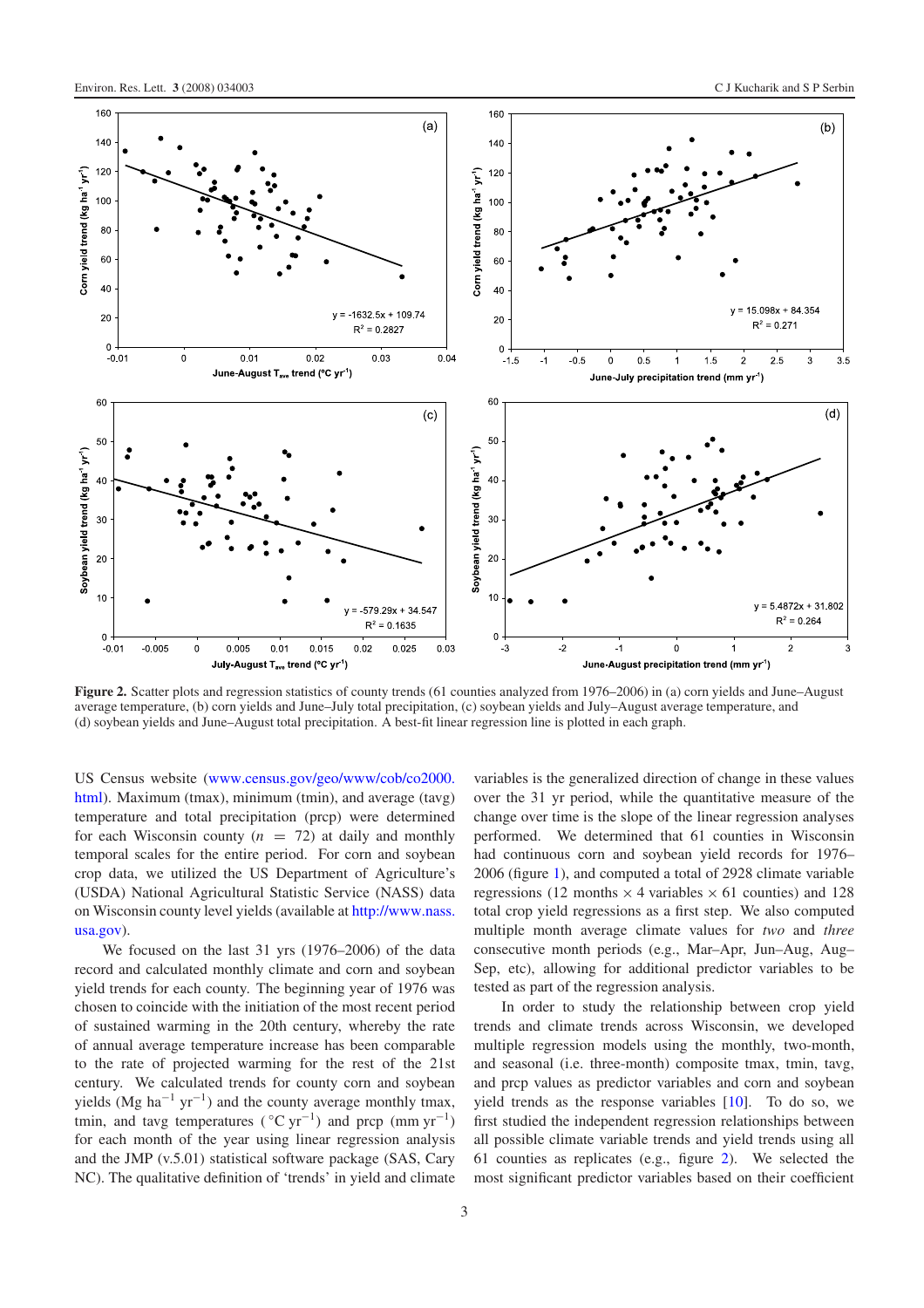of determination  $(R^2)$  values. In general, all predictor variables that were ranked high (based on  $R^2$  values) had a significant relationship with corn and soybean yield trends (*P* < 0.001). The analyses were performed separately for corn and soybean, so predictor variables could potentially be different for each crop type. We limited the final selection of variables to one unique temperature related quantity and one unique precipitation variable for each crop that was a key driver to crop phenology and growth. While many other predictor variables might have had a significant relationship with yield trends, we chose a limited set of variables to generalize how corn and soybean yield trends have been influenced by climate trends and explained the greatest amount of variability.

The common belief is that empirical regression models relating crop yields to climate capture the composite effect of all climate change impacts on yield trends, and cannot offer a true explanation of the underlying cause of the changes, whether it be phenological, biophysical, or management related [\[14\]](#page-8-7). However, by focusing on a small region of the Corn Belt, we are attempting to minimize the varied contribution of slowing changing factors such as crop management and assume that changes in management are consistent for each Wisconsin county through the period. Improvements in hybrids and technology that are used by farmers are assumed to be uniform across the entire region as we have no reason to believe that farmers in one portion of the state would have a decisive edge over others in obtaining new hybrids or equipment that might help support a trend towards higher productivity.

One of the largest documented management changes in the central US has been a trend towards earlier corn and soybean planting. Wisconsin corn planting dates have shifted to approximately 10 days earlier since the late 1970s [\[9\]](#page-8-4), and Kucharik [\[8\]](#page-8-3) suggested that earlier planting across Wisconsin during the 1979–2005 timeframe has contributed 22% to corn yield trends. That contribution is largely believed to be due to the ability to plant longer-season hybrids with higher yield potential via a prolonged growing period length. However, Kucharik [\[9\]](#page-8-4) noted that the trend towards earlier planting was not strongly correlated with warmer springtime temperatures during this period, and was more likely due to improvements in technology and management that have been implemented statewide.

#### **3. Results**

## *3.1. Spatial patterns of county level crop yield and climate trends*

Corn yield trends across Wisconsin varied between approximately 40 kg ha<sup> $-1$ </sup> yr<sup> $-1$ </sup> in far northwest, northcentral, and far southeast counties, to 140 kg ha<sup>-1</sup> yr<sup>-1</sup> in southwestern and some westcentral counties (figure  $1(a)$  $1(a)$ ). Several counties in central Wisconsin also had lower yield increases ranging between 50 and 80 kg ha<sup>-1</sup> yr<sup>-1</sup>. We determined that the June–Aug tavg trend had the strongest correlation with corn yield trends ( $R^2 = 0.28$ ) (figure [2\(](#page-2-0)a)) compared to all other temperature predictor variables. While the June–Aug tmax

 $(R^{2} = 0.26)$  and tmin  $(R^{2} = 0.11)$  variables also had a significant correlation with corn yield trends ( $P < 0.01$ ), they did not explain as much variability at the county level as tavg for the same time period. We note, however, that tmax played a stronger role than tmin during the summer in creating variability in yield trends for Wisconsin corn. For precipitation, the two-month June through July composite prcp trend yielded the highest correlation ( $R^2 = 0.27$ ) (figure [2\(](#page-2-0)b)) with corn yield trends. We also found that trends in April  $(R^2 = 0.08)$ . May  $(R^2 = 0.09)$ , and June  $(R^2 = 0.25)$  prop had a significant relationship with corn yield trends ( $P < 0.05$ ); however, a trend towards more precipitation during the springtime planting season was correlated with higher county yield trends.

The majority of Wisconsin counties experienced warming trends in monthly tavg during meteorological summer (i.e. June–August) of between 0.05 and  $0.2 \degree$ C decade<sup>-1</sup> (figure [1\(](#page-1-0)b)), with the largest increases in far northcentral, westcentral, and southeast. However, several counties in the southwest corner of the state have experienced a trend towards cooler June–August tavg, up to  $-0.1 \degree$ C decade<sup>-1</sup>. The observed June–July total prcp trends suggested that the majority of locations have been receiving more precipitation, centered on an axis from the southwest through northeast portion of the state (figure  $1(c)$  $1(c)$ ). For example, many areas saw increased prcp in June–July, ranging between 5– 20 mm decade<sup> $-1$ </sup>. However, this pattern was not uniform and several northcentral and southeastern counties saw a decreasing trend in prcp during this period of −5 to  $-15$  mm decade<sup>-1</sup>.

Soybean yield trends have varied between 5 kg ha<sup>-1</sup> yr<sup>-1</sup> in the far southeast counties to as high as 50 kg ha<sup>-1</sup> yr<sup>-1</sup> in the southwest (figure  $1(d)$  $1(d)$ ). The northern extent of the soybean growing region saw a yield trend around 15 kg ha<sup>-1</sup> yr<sup>-1</sup>, while the large majority of counties in the central portion of the state have seen increases of 30–40 kg ha<sup>-1</sup> yr<sup>-1</sup>. We found that the July–Aug tavg trend (figure  $1(e)$  $1(e)$ ) had the strongest correlation with soybean yield trends ( $R^2 = 0.16$ ) (figure [2\(](#page-2-0)c)) compared to all other temperature predictor variables that were tested. While the July–Aug tmax ( $R^2 = 0.11$ ) and tmin ( $R^2 =$ 0.09) variables also had a significant correlation with corn yield trends ( $P < 0.05$ ), they did not explain as much variability at the county level as tavg. During springtime, only trends in March tmax and May tmin were correlated with soybean yield trends  $(P < 0.05)$ , and linear regression suggested that warming during these months was correlated with a trend towards decreasing yields. For precipitation, we determined that the three-month composite total for the summer growing season (June–Aug) had the highest correlation with soybean yield trends  $(R^2 = 0.26)$  (figures [1\(](#page-1-0)f) and [2\(](#page-2-0)d)). For individual months, trends in March (*R*<sup>2</sup> = 0.16), April  $(R^2 = 0.08)$ , and May  $(R^2 = 0.09)$  precipitation had significant, but weaker correlations with soybean yield trends than summer precipitation. A trend towards higher March and April precipitation was correlated with increased yields, whereas increases in May precipitation were correlated with decreasing yields.

A large number of Wisconsin counties experienced warming trends in monthly tavg during July–Aug of between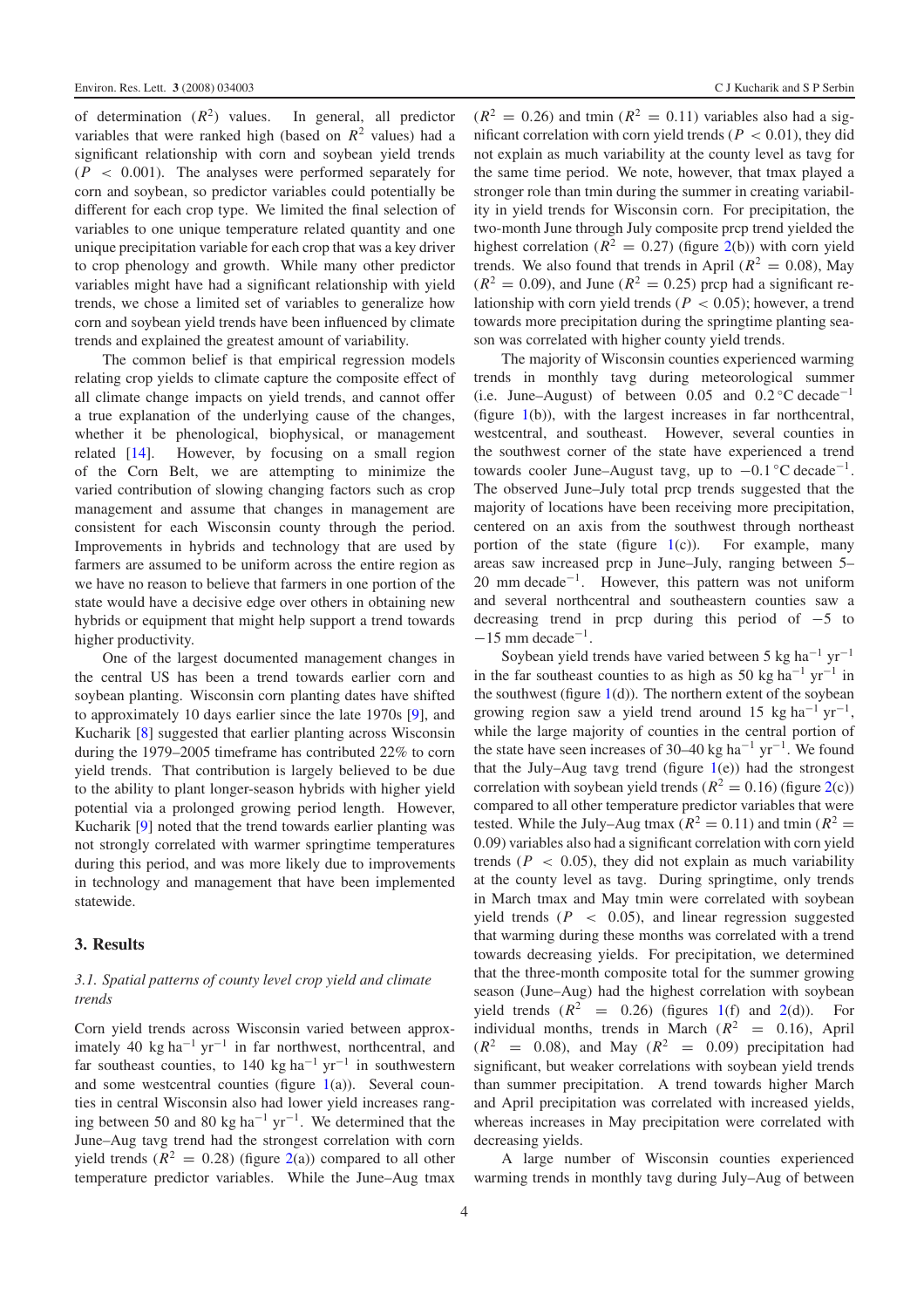0.05 and  $0.15\textdegree$ C decade<sup>-1</sup> (figure [1\(](#page-1-0)e)), with the largest increases within lakeshore counties, the far northcentral, and westcentral. However, the southwest corner of the state experienced a trend towards cooler July–Aug tavg, up to −0.25 ◦C decade−<sup>1</sup> , and several other counties across the state also experienced cooling trends. The June–Aug total prcp trends suggested that a trend towards more precipitation was centered on a small axis from the southwest through northeast portion of the state (figure  $1(f)$  $1(f)$ ). In this region, and a small portion of the westcentral part of the state, total prcp in June–Aug increased by 5–20 mm decade<sup>−</sup>1. However, many counties clustered in the northwest, northcentral, and southeastern counties saw a significant trend of decreasing prcp during this period of  $-5$  to  $-30$  mm decade<sup>-1</sup> (figure [1\(](#page-1-0)f)).

## *3.2. General relationships of crop yields and temperature and precipitation trends*

Overall, the highest corn and soybean yield increases were supported by a trend towards cooler and wetter conditions during the summer (figures  $2(a)$  $2(a)$ –(d), figures  $3(a)$  $3(a)$ –(b)). We determined 'climate-adjusted' yield trends, or an estimate of what crop yield trends would have been with climate held constant, by choosing the intercept (i.e. the yield trend corresponding to climate trends of either  $0.0\degree C$  yr<sup>-1</sup> or 0.0 mm  $yr^{-1}$ ) that resulted from linear regression analyses [\[10\]](#page-8-5). The linear regression between county level trends in corn yield and trends in interpolated Jun–Aug tavg produced a climate-adjusted average yield trend of 109.7 kg ha<sup>-1</sup> yr<sup>-1</sup> (figure [2\(](#page-2-0)a)), which was 15.5% greater than the observed trend of 95.0 kg ha<sup>-1</sup> yr<sup>-1</sup> (table [1\)](#page-6-0). This suggests that the trends in corn yields were potentially suppressed by increasing summertime temperatures across the state, and yield trends would have been greater if climate had not changed simultaneously. For the linear regression between county level precipitation (Jun–Jul) and corn yield, the climate-adjusted average yield trend was 84.4 kg ha<sup>-1</sup> yr<sup>-1</sup> (figure [2\(](#page-2-0)b)) suggesting that if trends in precipitation had not occurred, yield trends would have been 11.2% lower than observed. The linear regression between county level trends in soybean yield and trends in Jul–Aug tavg produced a climate-adjusted average yield trend was 34.5 kg ha−<sup>1</sup> yr−<sup>1</sup> (figure  $2(c)$  $2(c)$ ) which was 11.3% higher than the observed soybean yield trend of 31.8 kg ha<sup> $-1$ </sup> yr<sup>-1</sup>. For the linear regression between county level precipitation (Jun–Aug) and soybean yield, the climate-adjusted average yield trend was 31.8 kg ha<sup> $-1$ </sup> yr<sup> $-1$ </sup>, or very comparable to the observed trend (figure  $2(d)$  $2(d)$ ).

For corn, each degree of warming during June–Aug (tavg) appears to be capable of suppressing yields by as much as  $-1633 \text{ kg ha}^{-1}$  (figure [2\(](#page-2-0)a)), which is equivalent to a 19% decrease compared to current (i.e. 2000–2007 average) state average yields. For Jun–Jul total prcp, every 50 mm of additional precipitation could potentially boost yields by 755 kg ha<sup> $-1$ </sup> higher (figure [2\(](#page-2-0)b)), or 9% higher compared to the current average state yields of 8.5 t ha<sup> $-1$ </sup>. For soybeans, based on the independent linear regression models, for each degree of warming during July–Aug (tavg) a decrease in a 22% decrease compared to the current state average yield of 2.6 t ha<sup>−</sup>1. For June–Aug total prcp, soybean yields were 274 kg ha−<sup>1</sup> higher with each additional 50 mm of precipitation (figure  $2(d)$  $2(d)$ ), an 11% increase compared to the current state average. While the general effects of temperature and precipitation

yields of  $-579 \text{ kg ha}^{-1}$  (figure [2\(](#page-2-0)c)) could occur, which is

are apparent on corn and soybean yield trends, there appears to be a weak correlation between temperature and precipitation trends (figures  $3(a)$  $3(a)$ –(b)). It is not surprising that trends toward warmer conditions are correlated with trends toward less precipitation, which is an important discovery in helping to better understand how climate change is actually occurring. Figure [3](#page-5-0) also illustrates that corn and soybean yield trends on a county-by-county basis have been impacted differently by climate trends. For example, figure  $3(a)$  $3(a)$  depicts a grouping of county corn yield trends based on a ranking of the top 25% (blue color), middle 50% (green), and bottom 25% (red) of county values. When those rankings are used and plotted in figure [3\(](#page-5-0)b) for soybeans, it is clear that the ordering is no longer applicable. This suggests that climate changes have led to varied impacts on these two crops. In some counties, the climate changes have benefited corn more than soybeans, and vice versa in other locations. Potential reasons for this result will be discussed later.

In figure  $4(a)$  $4(a)$ , the bottom-end county level corn yield trends in Wisconsin (i.e.  $\sim$ 50 kg ha<sup>-1</sup> yr<sup>-1</sup>) were predominantly found when the Jun–Aug tavg temperature trends were highest ( $\sim$ 0.25–0.3 °C decade<sup>-1</sup>), and Jun–Jul prcp trends were lowest ( $\sim$ −5 to −10 mm decade<sup>-1</sup>). The highest trends in recent corn yields (i.e. >115 kg ha<sup>-1</sup> yr<sup>-1</sup>) were mostly found where Jun–Aug tavg trends were negative, and Jun–Jul precipitation was increasing through the period. The same general response was observed for soybeans, although precipitation plays a slightly more dominant role given similar soybean yield trends were found across a larger continuum of Jul–Aug tavg trends (−0.1 to 0.15 °C decade<sup>-1</sup>) (figure [4\(](#page-6-1)b)). The highest soybean yield trends (>45 kg ha<sup>-1</sup> yr<sup>-1</sup>) occurred in counties that saw increases in Jun–Aug precipitation, and a cooling trend in Jul– Aug.

#### *3.3. Contribution of climate trends to yield trends*

We used multiple linear regression analysis, with temperature and precipitation trends at the county level as independent, predictor variables, and trends in corn and soybean yields as the dependent variables, to quantify the separate effects of those factors. Overall, approximately 40% of corn and 35% of soybean yield trends could be explained by a combination of the most important climate factors (table [1\)](#page-6-0). The climate-adjusted average corn yield trend was 99.0 kg ha<sup>-1</sup> yr<sup>-1</sup>, or 5.3% higher than the observed value. For soybeans, the climate-adjusted average soybean yield trend was 33.5 kg ha<sup>-1</sup> yr<sup>-1</sup>, or 9.7% higher than the observed average trend (table [1\)](#page-6-0). Therefore, it appears that climate changes have suppressed yield trends by 5–10% during the 1976–2006 period. However, trends toward warmer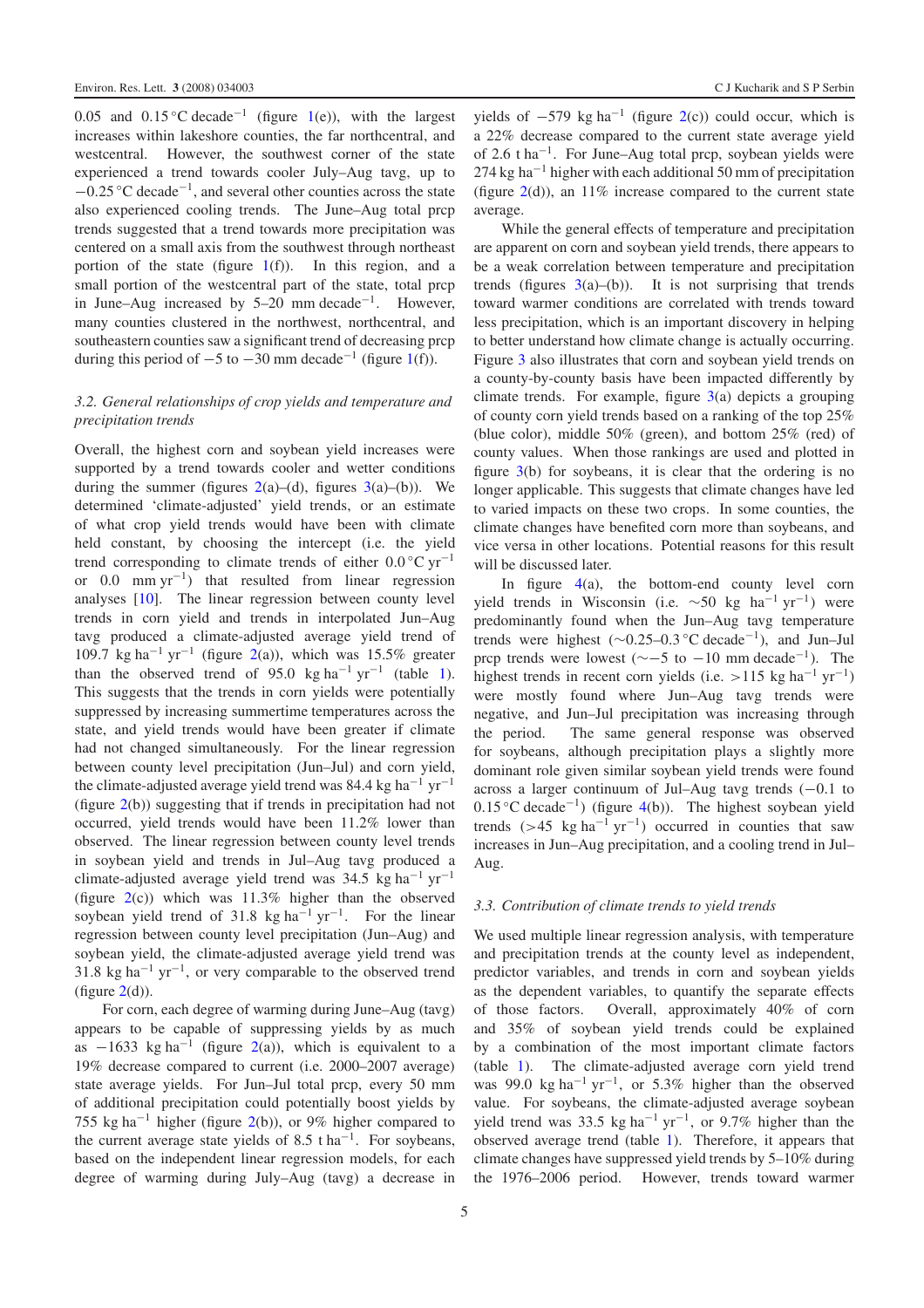<span id="page-5-0"></span>

**Figure 3.** Scatterplot matrix depicting relationships between (a) corn yield trends, June–August average temperature trends, and June–July total precipitation trends; (b) soybean yield trends, July–August average temperature trends, and June–August total precipitation trends. A 95% bivariate normal density ellipse is plotted in each graph. The county data points have been categorized into three groups in (a) and (b) based on ranked corn yield trends; top 25% (blue dots), middle 50% (green dots), and bottom 25% (red dots).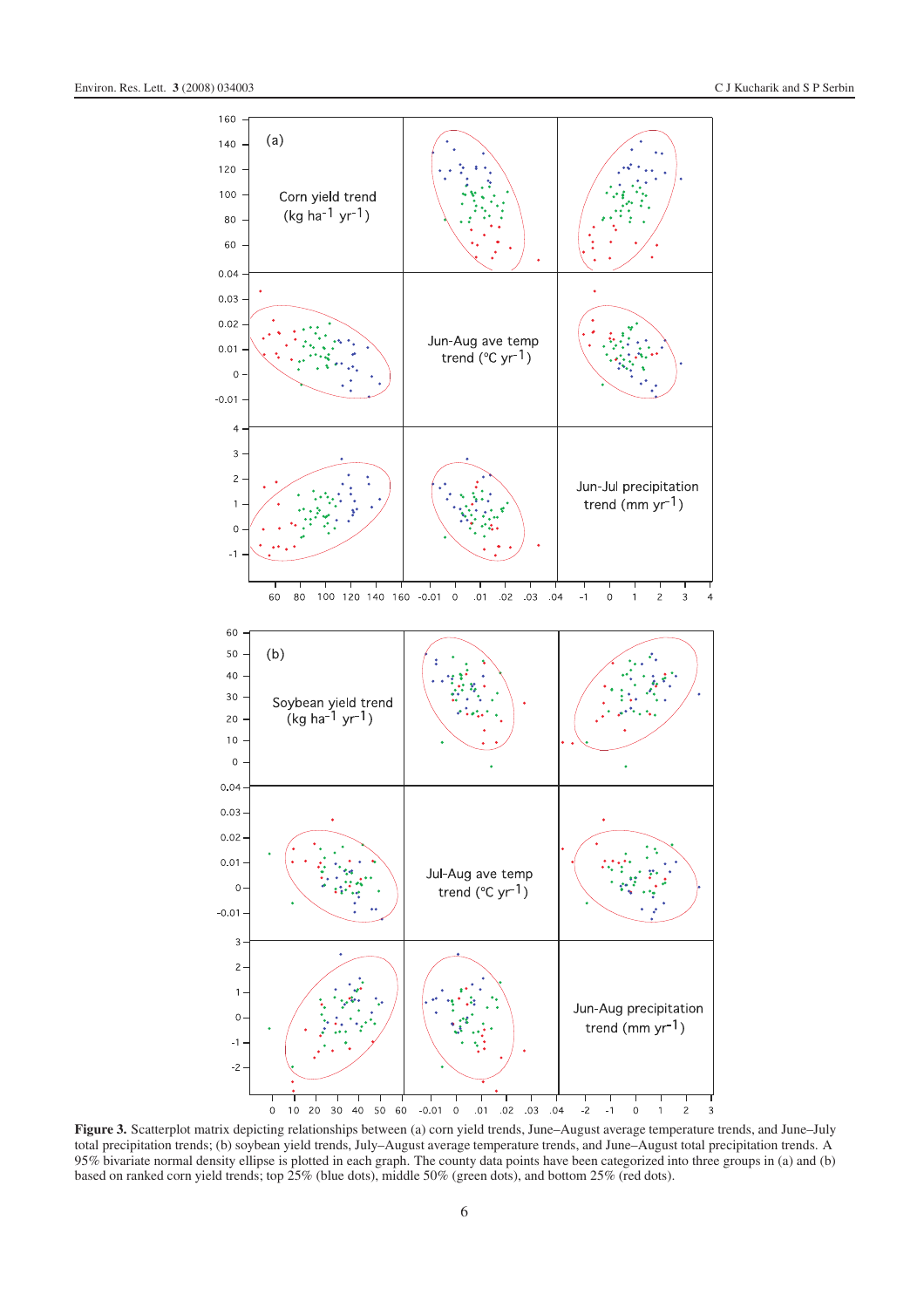<span id="page-6-0"></span>**Table 1.** Summary of multiple regression statistics and models between trends in crop yields and climate at the county level for 1976–2006.

| Crop        | $2000 - 07$<br>vield<br>average<br>$(t \text{ ha}^{-1})$ | Average yield<br>trend<br>$(\text{kg ha}^{-1} \text{ yr}^{-1})$ variables | Predictor                      | Intercept<br>$(\text{kg ha}^{-1} \text{ yr}^{-1}) R^2$ | $P$ -value              | tavg<br>coefficient | prcp coefficient $\pm 1$ °C<br>$(\text{kg ha}^{-1} \,^{\circ}\text{C}^{-1})$ $(\text{kg ha}^{-1} \,^{\circ}\text{mm}^{-1})$ $(\%)$ | $\Delta$ yield $\Delta$ yield<br>per tavg | per prcp<br>$\pm 50$ mm<br>$(\%)$ |
|-------------|----------------------------------------------------------|---------------------------------------------------------------------------|--------------------------------|--------------------------------------------------------|-------------------------|---------------------|------------------------------------------------------------------------------------------------------------------------------------|-------------------------------------------|-----------------------------------|
| Corn        | 8.5                                                      | 95.0                                                                      | June–Aug tavg<br>June-Jul prcp | 99.0                                                   | $0.40 \le 0.0001 -1141$ |                     | 10.1                                                                                                                               | 13.4                                      | 5.9                               |
| Soybean 2.6 |                                                          | 31.8                                                                      | July-Aug tavg<br>June–Aug prcp | 33.5                                                   | $0.35 \le 0.0001$       | $-419$              | 5.0                                                                                                                                | 16.1                                      | 9.6                               |

<span id="page-6-1"></span>

**Figure 4.** Distribution of trends in county (a) corn and (b) soybean yields when compared simultaneously to county level trends in temperature and precipitation.

conditions during the growing season, which clearly have a negative impact on yield trends for both crops, have been counterbalanced by increases in precipitation during these months in many areas, thereby helping to offset yield losses.

The partial correlations of corn yield trends with the tavg and prcp variables were −0.53 and 0.52, respectively, suggesting that the two contributed almost equally to the end result. Likewise, the partial correlations of soybean yield trends with predictor variables were −0.40 and 0.51 for tavg and prcp, respectively. In the case of soybeans, trends in precipitation had a slightly larger impact on the overall multiple regression results. Cross-correlations between temperature and precipitation were not significant predictors for either corn or soybeans ( $P > 0.3$ ).

The resulting coefficients for tavg and prcp for corn  $(-1141 \text{ kg ha}^{-1}$  °C<sup>-1</sup>, 10.1 kg ha<sup>-1</sup> mm<sup>-1</sup>) from the multiple regression analysis suggest that for every 1 ◦C perturbation in temperature for Jun–Aug tavg, yields could be affected by 13.4% when compared with the current statewide corn yield average. For every 50 mm change in prcp during Jun–Jul, yields could either increase or decrease by 5.9% (table [1\)](#page-6-0). In comparison, the multiple regression results for soybean suggest yield sensitivity of 16.1% for 1 ℃ changes in tavg in Jul-Aug, and 9.6% for 50 mm perturbations in Jun–Aug total prcp (table [1\)](#page-6-0) when compared with the current state average soybean yield.

### **4. Discussion**

#### *4.1. Predictor variables*

The most influential climate factors we selected were not identical for each crop type, but there are several potential explanations for this outcome. Corn development and growth is more tightly connected to temperature fluctuations for an extended period of time compared to soybeans (in our study June–Aug, compared to July–Aug) because corn is planted approximately two weeks earlier and therefore has a longer growing period length. In terms of precipitation, the June– July period might be a more significant determinant of corn yield variability because leaf area expansion occurs rapidly from mid-June though late-July, and end-of-season corn yield is particularly sensitive to soil moisture stress occurring near the silking stage in mid- to late-July when pollination occurs and the rate of crop growth is peaking [\[22\]](#page-8-13). For soybeans there are generally two time periods when soil moisture is critical for optimum growth; (1) during the very early vegetative stage when water stress can impact yield by reducing the number of seeds that develop, and (2) from flowering through the seed-filling period (approximately July through early- to mid-September in Wisconsin), when water stress can accelerate leaf senescence, and shorten the period of seed-filling [\[23\]](#page-9-0). Therefore, total precipitation over the June–August timeframe might be a more important determinant of soybean yield variability. Another potential reason for the discrepancy between the selected variables is that the geographic pattern and total amount of corn and soybean harvested areas in each county across the state are not identical; therefore, the apparent impact of climate trends on long-term yield increases at the county level likely varies between these two crops. Finally, the corn cultivars used across counties and changes in corn varieties over the 31 year period may have had a different response to climate changes compared to soybean cultivars.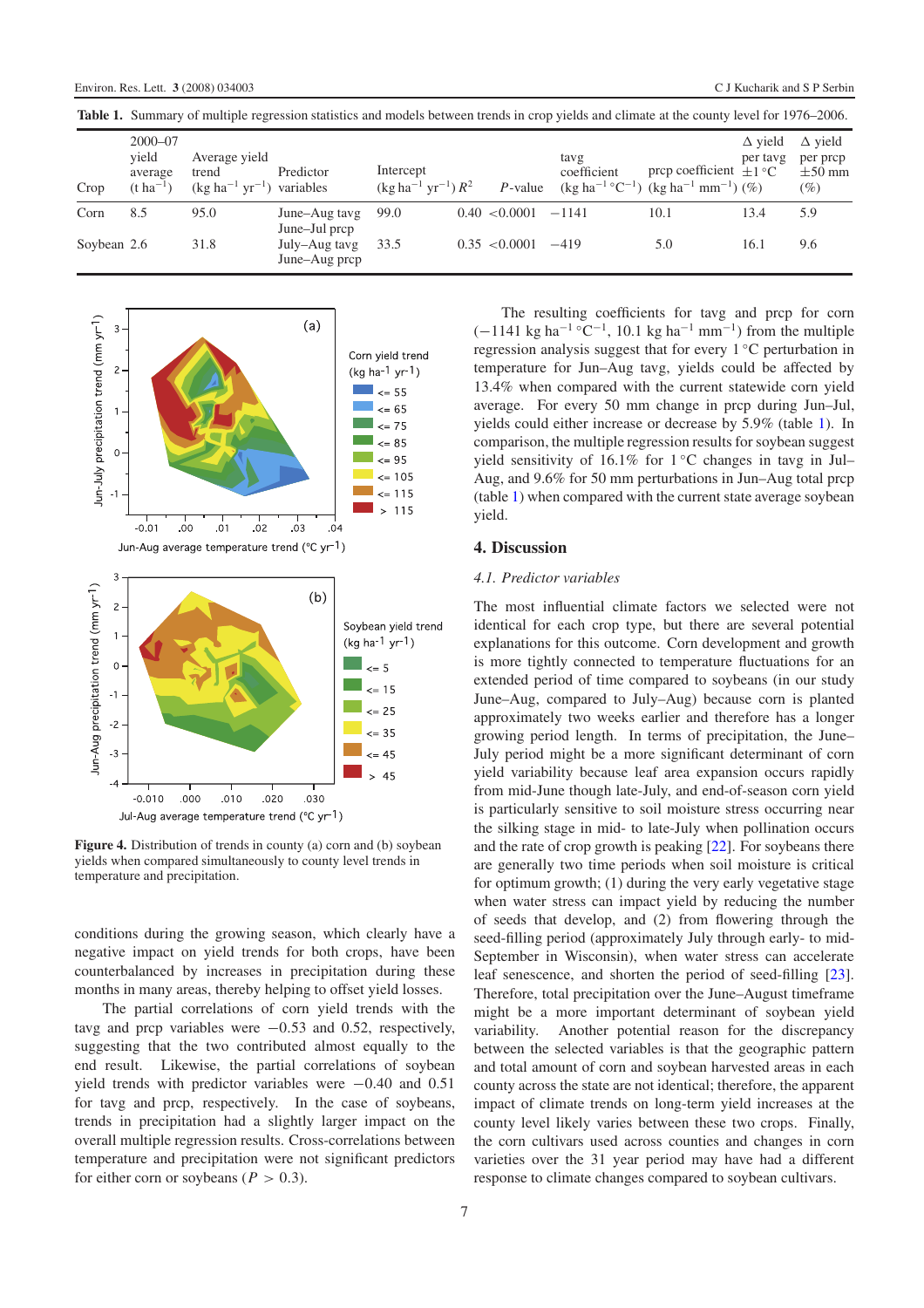While we selected very specific multiple month predictor variables as the single most influential determinants driving variability in county level yield trends, we reiterate that other climate variables—which explained a much smaller amount of yield trend variability—were also identified. For corn, these included June, July, August, and September tmax, May, June, Aug, and Sept tmin, and April, May, June, Sept, and October prcp. For soybean, significant relationships were detected between yield and monthly climate trends for March, August, Sept, and Oct tmax, May, Aug, and Oct tmin, and March, Apr, May, June, and Aug prcp. However, a much higher percentage of variability was typically explained  $(R^2)$  by meteorological indices that were aggregated over multiple months because single month indices are not likely to best represent the composite effect of weather events over an entire growing season on yield variability. While tmax and tmin variables undoubtedly correspond to specific biological processes such as the impact of heat stress on photosynthesis or cold tolerance, the tavg variables consistently explained a higher percentage of variability in yield trends for all composite indices we studied.

In cases where there was a significant relationship between springtime (March–May) climate and yield trends, a trend towards warmer temperatures was correlated with decreased yield trends, and increases in precipitation contributed to higher yield trends. This result is somewhat surprising given that cooler and wetter springtime conditions would likely delay planting of corn and soybeans and contribute to yield losses. Recent research has shown that for each day of delayed corn planting in Wisconsin, a yield decrease of 63 kg ha−<sup>1</sup> typically occurs [\[8\]](#page-8-3). However, superimposed on our regression analysis is a long-term trend towards earlier planting that has been supported by advances in seed engineering and improved agronomic practices [\[9\]](#page-8-4). Therefore, this confounding factor may make it difficult to detect the true impact of trends in springtime temperature or precipitation on yield trends in the US Corn Belt.

## *4.2. Comparison with other studies of climate change impacts on crop productivity*

The results presented here are in agreement with recent studies [\[10\]](#page-8-5), but contradict other reports concerning the future impact of global climate change on agricultural productivity in the Corn Belt. Our overall corn yield response to warming (13% for  $1^{\circ}$ C) in this mid-latitude region is much greater than discussed in the IPCC 4th assessment, where corn yields are projected to decrease by  $5-20\%$  with up to  $3-4\degree$ C of warming without adaptation. With adaptive measures, yields were projected to be able to remain at or slightly above current levels [\[20\]](#page-8-11). An increase in productivity related to global warming has been suggested by other comprehensive assessments, where corn yields were projected to increase 15% by the year 2030 with projected climate changes [\[24\]](#page-9-1). A study by Jones *et al* [\[25\]](#page-9-2) that used the CROPGRO soybean model reported that a  $+2$  °C change in temperature would contribute to only a −0.4% decline in soybean yields in the Madison, Wisconsin region, which is a more favorable outcome compared to our 16% decline in soybean yield trends associated with  $1 \degree C$  of warming (table [1\)](#page-6-0). The magnitude of the yield response in our study was also significantly greater per 1 ◦C of warming compared to the Lobell *et al* [\[14\]](#page-8-7) global scale results that reported a  $-8.3\%$  decrease (per 1 ◦C) for maize and −1.3% for soybean. Changnon and Hollinger [\[17\]](#page-8-10) reported that a 10–25% increase in growing season precipitation may only help to boost corn yields by up to 3% based on field trials in Illinois. In support of that outcome, our analysis suggests that a 50 mm increase in June– Jul prcp, which is about a 25% increase, corresponded to a 5.9% increase in corn yields (table [1\)](#page-6-0).

## *4.3. Potential confounding effects of increasing atmospheric CO2*

While we did not account for other management changes or trends in atmospheric  $CO<sub>2</sub>$  [\[26\]](#page-9-3), ozone, or pests and disease in this study  $[27]$ , we presume that these had minimal impact on our overall results given their contributions would have likely been uniform across a small region. Furthermore, new experimental data from carbon dioxide enrichment (FACE) experiments suggest that  $C_4$  photosynthesis (corn) is already saturated at the current levels of atmospheric  $CO<sub>2</sub>$ , and future increases in  $CO<sub>2</sub>$  (550 ppm) will not be effective at boosting productivity [\[26,](#page-9-3) [28\]](#page-9-5). For soybeans, it appears that yields may be increased by  $13-17\%$  as  $CO<sub>2</sub>$  approaches 550 ppm  $[26, 28, 29]$  $[26, 28, 29]$  $[26, 28, 29]$  $[26, 28, 29]$  $[26, 28, 29]$ . Therefore, the impacts of increasing  $CO<sub>2</sub>$ on corn yield trends over the past 31 years in Wisconsin appear to be negligible, while a ∼4% contribution to the soybean yield trend has potentially occurred. This potential gain has been roughly offset by the impacts of recent climate change, and as Lobell *et al* [\[14\]](#page-8-7) discuss, contradicts what previous assessments have stated about the benefits of increased  $CO<sub>2</sub>$  on crop productivity compared to the effects of global warming. In addition, research performed by Amthor [\[30\]](#page-9-7) documented wheat yield response to increased  $CO<sub>2</sub>$  and temperature and suggested that warming of only a few degrees may offset the positive impact of higher  $CO<sub>2</sub>$  on productivity. This is largely believed to occur due to an acceleration of plant development associated with warmer temperatures, and the sensitivity of grain crops to daily temperature during the grain fill period [\[31\]](#page-9-8).

## **5. Conclusions**

Our study suggests that crop productivity along the northern perimeter of the Corn Belt could be adversely affected by continued temperature rises during the summer growing season, and the response could be even greater than anticipated if heat and drought combine together. One hypothesis presented here is that farmers may not be switching cultivars as quickly as needed to adapt to recent regional climate change. It appears that a significant amount of spatial variability in climate trends at the county level across Wisconsin has contributed to variable trends of soybean and corn yields. Some regions with the highest yield gains over the past 30 yrs have experienced a trend towards cooler and wetter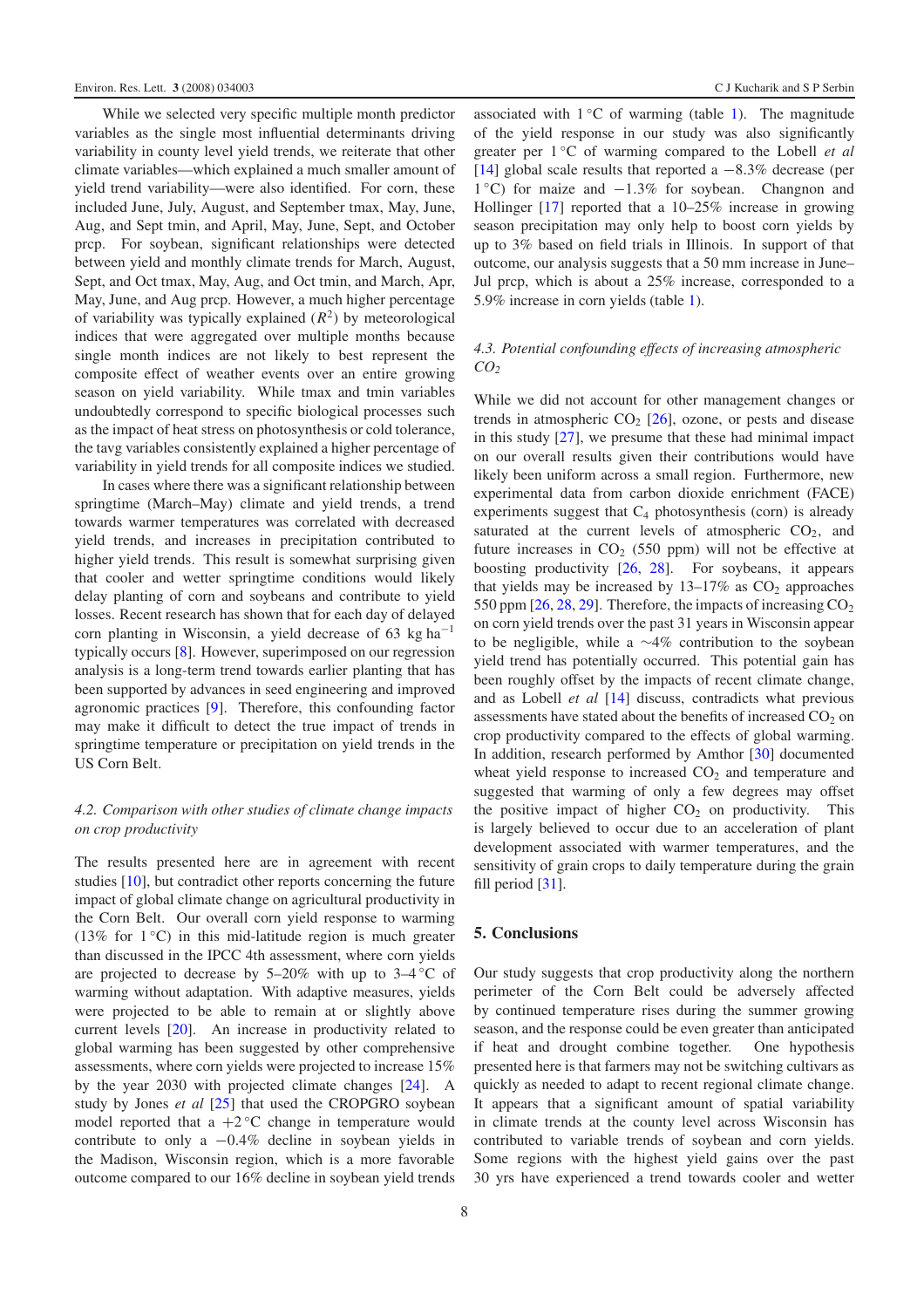conditions during the summer, while other areas that have experienced a trend towards drier and warmer conditions have experienced suppressed yield gains. These widely varying climate trends could make it more difficult for farmers to adapt to long-term local climate change. Future studies of regional hybrid performance under varied climate change scenarios are needed so that more precise county or crop district level recommendations for adaptation could be made.

If a trend towards warmer and drier conditions during the spring planting time and fall harvest occurred in the future, this could help boost yields in northern Corn Belt locations like Wisconsin that have a shorter growing season. Farmers in the northern US Corn Belt often plant crop hybrids with lower yield potential that are more suited for a shorter growing season, and farmers may benefit from warmer and drier springtime weather conditions that support earlier planting and the use of higher yield potential cultivars. However, if warming trends continued during summer as documented in this study, it could impede crop productivity gains by accelerating phenological development, causing the plant to mature more rapidly, thereby losing valuable calendar days in the field to accumulate biomass during grain fill. Furthermore, additional heat and soil moisture stress during pollination and an increased frequency of very warm days (e.g., tmax > 35 ◦C) could counteract the potential benefits of an extension of the growing season via decreased carbon assimilation during the day and increased nighttime respiration. The take home message is that recent warming during the summer in Wisconsin has not been entirely beneficial to supporting increased crop productivity.

As future forecasts are made about the impacts of global climate change on agriculture, we stress the importance of identifying the biological processes or management options that are most likely to be impacted. Previous assessments have stated that mid- and high-latitude corn and soybean growers may ultimately benefit from warming temperatures, but we argue that warming outside of the core of the growing season will be most beneficial to supporting higher yields. We stress that future modeling studies should analyze the potentially competing effects of warming in spring and fall versus summer by simulating the effectiveness of adaptive measures. This will help to improve projections of agricultural productivity by considering specific changes in land management such as planting date, or the effect of switching to different cultivars. There is need for continued regional-scale research in this field because of the large uncertainty in crop productivity responses to climate change and increasing atmospheric  $CO<sub>2</sub>$  and  $O<sub>3</sub>$ . On the path towards continuing long-term yield increases are potential climate roadblocks that pose threats to the expanding biofuels market and global food security.

#### **Acknowledgments**

This research was supported by the Wisconsin Focus on Energy Environmental Research Program and a NASA Interdisciplinary Science grant. We extend gratitude to two anonymous reviewers who provided many constructive comments on improving the manuscript.

#### <span id="page-8-1"></span><span id="page-8-0"></span>**References**

- <span id="page-8-2"></span>[1] Duvick D N and Cassman K G 1999 Post-green revolution trends in yield potential of temperate maize in the North-Central United States *Crop Sci.* **39** 1622–30
- [2] Ramankutty N, Foley J A, Norman J and McSweeney K 2002 The global distribution of cultivable lands: current patterns and sensitivity to possible climate change *Global Ecol. Biogeogr.* **11** [377–92](http://dx.doi.org/10.1046/j.1466-822x.2002.00294.x)
- [3] Naylor R, Falcon W and Zavaleta E 1997 Variability and growth in grain yields, 1950–94: does the record point to greater instability? *Popul. Dev. Rev.* **23** [41–58](http://dx.doi.org/10.2307/2137460)
- [4] Kucharik C J and Ramankutty N 2005 Trends and variability in US corn yields over the 20th century *Earth Interact.* **9** [1–29](http://dx.doi.org/10.1175/EI098.1)
- <span id="page-8-3"></span>[5] Duvick D N 1977 Genetic rates of gain in hybrid maize yields during the past 40 years *Maydica* **22** 187–96
- [6] Duvick D N 1992 Genetic contributions to advances in yield of US maize *Maydica* **37** 69–79
- <span id="page-8-5"></span><span id="page-8-4"></span>[7] Andresen J A, Alagarswamy G, Rotz C A, Ritchie J T and LeBaron A W 2001 Weather impacts on maize soybean alfalfa production in the Great Lakes region 1895–996 *Agron. J.* **93** 1059–70
- <span id="page-8-6"></span>[8] Kucharik C J 2008 Contribution of planting date trends to increased maize yields in the central United States *Agron. J.* **100** [328–36](http://dx.doi.org/10.2134/agrojnl2007.0145)
- [9] Kucharik C J 2006 A multidecadal trend of earlier corn planting in the central USA *Agron. J.* **98** [1544–50](http://dx.doi.org/10.2134/agronj2006.0156)
- [10] Lobell D B and Asner G P 2003 Climate and management contributions to recent trends in US agricultural yields *Science* **299** [1032](http://dx.doi.org/10.1126/science.1077838)
- <span id="page-8-7"></span>[11] Peng S, Huang J, Sheehy J E, Laza R C, Visperas R M, Zhong X, Centeno G S, Khush G S and Cassman K G 2004 Rice yields decline with higher night temperature from global warming *Proc. Natl Acad. Sci* **101** [9971–5](http://dx.doi.org/10.1073/pnas.0403720101)
- [12] Nicholls N 1997 Increased Australian wheat yield due to recent climate trends *Nature* **387** [484–5](http://dx.doi.org/10.1038/387484a0)
- <span id="page-8-8"></span>[13] Tao F, Yokozawa M, Xu Y, Hayashi Y and Zhang Z 2006 Climate changes trends in phenology yields of field crops in China 1981–2000 *Agric. For. Meteorol.* **138** [82–92](http://dx.doi.org/10.1016/j.agrformet.2006.03.014)
- <span id="page-8-9"></span>[14] Lobell D B and Field C B 2007 Global scale climate-crop vield relationships and the impacts of recent warming *Environ. Res. Lett.* **2** [014002](http://dx.doi.org/10.1088/1748-9326/2/1/014002)
- <span id="page-8-10"></span>[15] Howden S M, Soussana J F, Tubiello F N, Chhetri N, Dunlop M and Meinke H 2007 Adapting agriculture to climate change *Proc. Natl Acad. Sci* **104** [19691–6](http://dx.doi.org/10.1073/pnas.0701890104)
- [16] Lobell D B, Burke M B, Tebaldi C, Mastrandrea M D, Falcon W P and Naylor R L 2008 Prioritizing climate change adaptation needs for food security in 2030 *Science* **319** [607–10](http://dx.doi.org/10.1126/science.1152339)
- <span id="page-8-11"></span>[17] Changnon S A and Hollinger S E 2003 Problems in estimating impacts of future climate change on Midwestern corn yields *Clim. Change* **58** [109–18](http://dx.doi.org/10.1023/A:1023411401144)
- [18] Hu Q and Buyanovsky G 2003 Climate effects on corn yield in Missouri *J. Appl. Meteorol.* **42** [1626–35](http://dx.doi.org/10.1175/1520-0450(2003)042<1626:CEOCYI>2.0.CO;2)
- <span id="page-8-12"></span>[19] Lobell D B, Cahill K N and Field C B 2007 Historical effects of temperature and precipitation on California crop yields *Clim. Change* **81** [187–203](http://dx.doi.org/10.1007/s10584-006-9141-3)
- <span id="page-8-13"></span>[20] IPCC 2007 *Climate Change 2007: Impacts, Adaptation and Vulnerability. Contribution of Working Group II to the Fourth Assessment Report of the Intergovernmental Panel on Climate Change* (Cambridge: Cambridge University Press) p 976
- [21] Serbin S P and Kucharik C J 2008 Spatio-temporal mapping of temperature and precipitation for the development of a multi-decadal climate dataset for Wisconsin *Agric. Forest Meteorol.* submitted
- [22] Tollenaar M and Dwyer L M 1999 Physiology of maize *Crop Yield Physiology and Processes* ed D L Smith and C Hamel (Berlin: Springer) pp 169–204